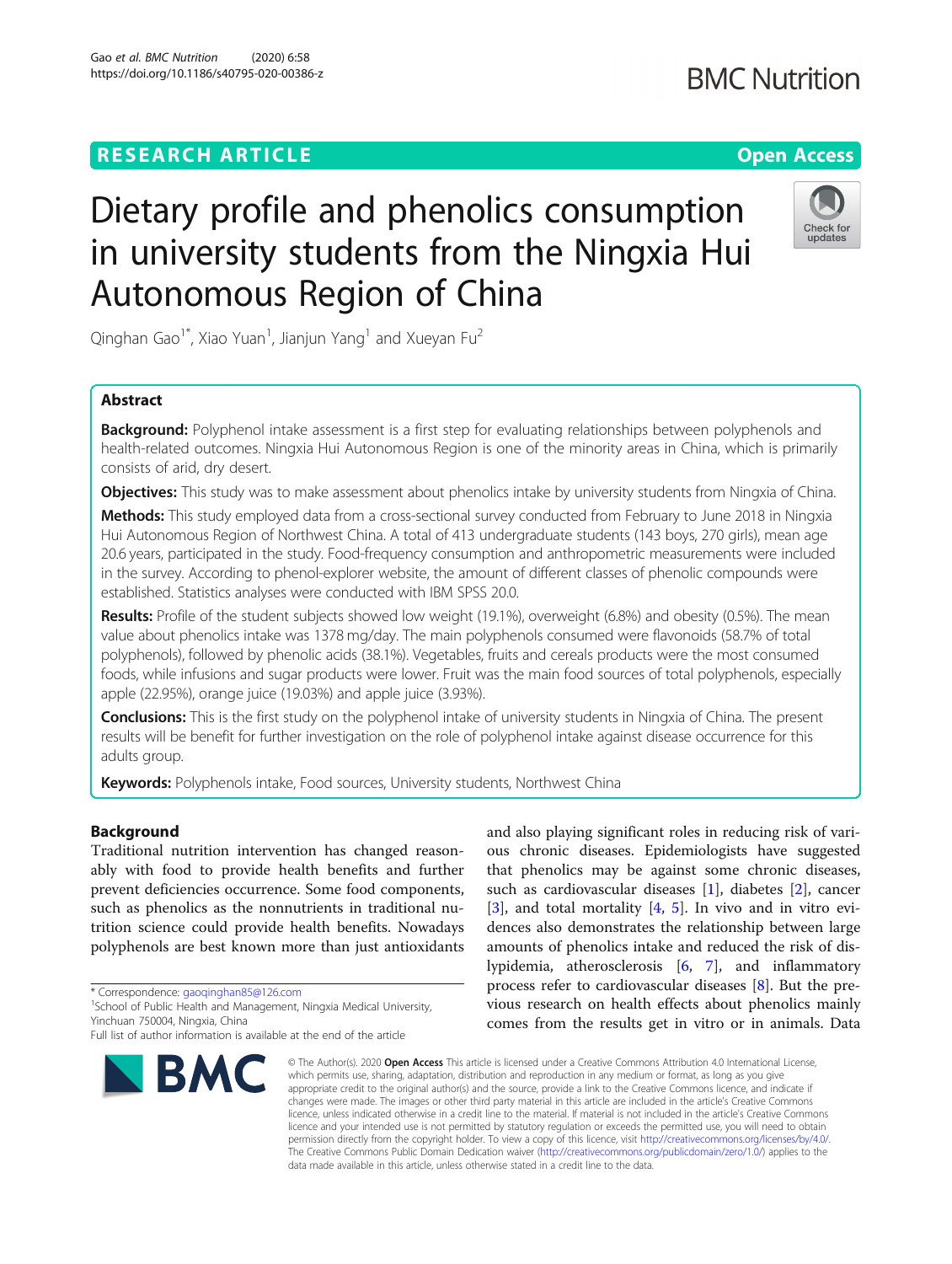for humans derived mainly from small trials, always involving in non-physiological polyphenols supplementation [\[9\]](#page-5-0).

Dietary polyphenols are divided into four major classes, including phenolic acids, flavonoids, stilbenes and lignans, which are comprised of > 500 different compounds with different structures in habitual human diets. Flavonoids are divided into six subfamilies including flavanols, flavanones, flavones, flavonols, isoflavones, and anthocyanidins according to the degree of oxidation of the oxygenated heterocycle which forms part of flavonoids structure [\[10](#page-5-0)]. For stilbenes, resveratrol is famous for its anti-carcinogenic effect  $[11]$  $[11]$ . Lignans is a group of complex phenolic polymer molecules with phytoestrogenic activity. Certain descriptive data about the intake of polyphenols is already available on the populationlevel. One previous study invested the work about dietary polyphenol intake of 36,037 adult subjects in Europe (including Denmark, France, Germany, Greece, Italy, Norway, Spain, Sweden, the Netherlands, and the UK), their results showed that factors such as sociodemographic, anthropometric as well as lifestyle were associated with the various intake of polyphenols [[12](#page-5-0)].

Ningxia Hui Autonomous Region is one of the minority areas in China, which is located in northwest of China. Ningxia primarily consists of arid, dry desert. It is one of the poorest provinces in China. The average percapita income in Ningxia is RMB 3180, which was 23% below the mean national income  $[13]$ . Up to now, there is no descriptive total polyphenol intake study available in Ningxia, especially for university students there. College life is a critical period that can affect adult chronic diseases, so dietary intake during college may indicate adult lifestyle and health. Polyphenol intake assessment is a first step for evaluating relationships between polyphenols and health-related outcomes. Therefore, the evaluation of dietary patterns and identification of the intake of polyphenols among university students in Ningxia is important and might be helpful for interventions in promoting healthy eating behavior and preventing dietary-related diseases.

The present work was to estimate dietary polyphenols intake, and the main food contributions with food-frequency consumption and the Phenol-Explorer 3.0 for university students from China northwest [[14](#page-5-0)]. This is helpful for promoting health education and public health for this group population. Knowledge of phenolics intakes among university students also might be useful for planning targeted prevention strategies at an early acceptable age.

## Methods

### Participants

This study employed data from a cross-sectional survey conducted from February to June 2018 in Ningxia Hui

Autonomous Region of Northwest China. A total of 413 undergraduate students (143 boys, 270 girls), mean age 20.6 years, participated in the study. The whole protocols study with students was fully approved by the scientific committee of Ningxia Medical University. All the students participated in the protocols were informed and consent for future use of questionnaire data. Subjects were informed of the aim of the research, and if they would like to participate, and collecting data with personal appointment.

#### Nutritional survey

A nutritional survey was conducted by trained staff with food frequency questionnaires (FFQ) and anthropometric measurements. A total of 49 food items were included in the FFQ, covering nine food groups (fruits, vegetables, infusions, cereals, dairy, bakery, sugars, meats and oils). The FFQ was examined by our skillful registered dietitians. The present FFQ used for polyphenol intake was established according to our previous validated FFQ in university students to assess the consumption frequency of foods and beverages, which were rich in polyphenols [[15](#page-5-0)]. Phenol-Explorer 3.0 was applied for calculating polyphenol contents  $[14]$  $[14]$ . The energy calculated based on the China Food Composition Table [\[16](#page-5-0)]. During survey process, photo food models were used in order to standardize the types and amounts of the main food groups, such as fruits, vegetables, cereals, sugar, infusions, spoons, cups, as well as plates [\[17\]](#page-5-0). Physical activity has been defined the World Health Organization that any body movement produced in leisure time by skeletal muscles requiring energy consumption. In the present study, physical activity levels of the participants were classified into sedentary and moderated activity. The sedentary was the person reported with no leisure activity or done some activity not meeting the regular level. Moderated activity indicated moderate physical activities included yoga, walking at a brisk pace, cycling at a normal speed and lifting light objects [[18\]](#page-5-0).

#### Anthropometric measurements

According to the World Health Organization guidelines, anthropometric measurements were performed [\[19](#page-5-0)]. Weight and height were measured with electronic scales (Hochoice, EF07, China).

#### Estimation of polyphenol intake

According to Food Composition Tables in phenolexplorer website, the amounts of phenolic compounds belonging to different classes were established [\(http://](http://www.phenol-explorer.eu) [www.phenol-explorer.eu\)](http://www.phenol-explorer.eu) [\[14](#page-5-0)]. For more than 400 foods, 35,000 values of 500 different polyphenols presented in Phenol-explorer website. More than 60,000 values phenolics content from more than 13,000 publications were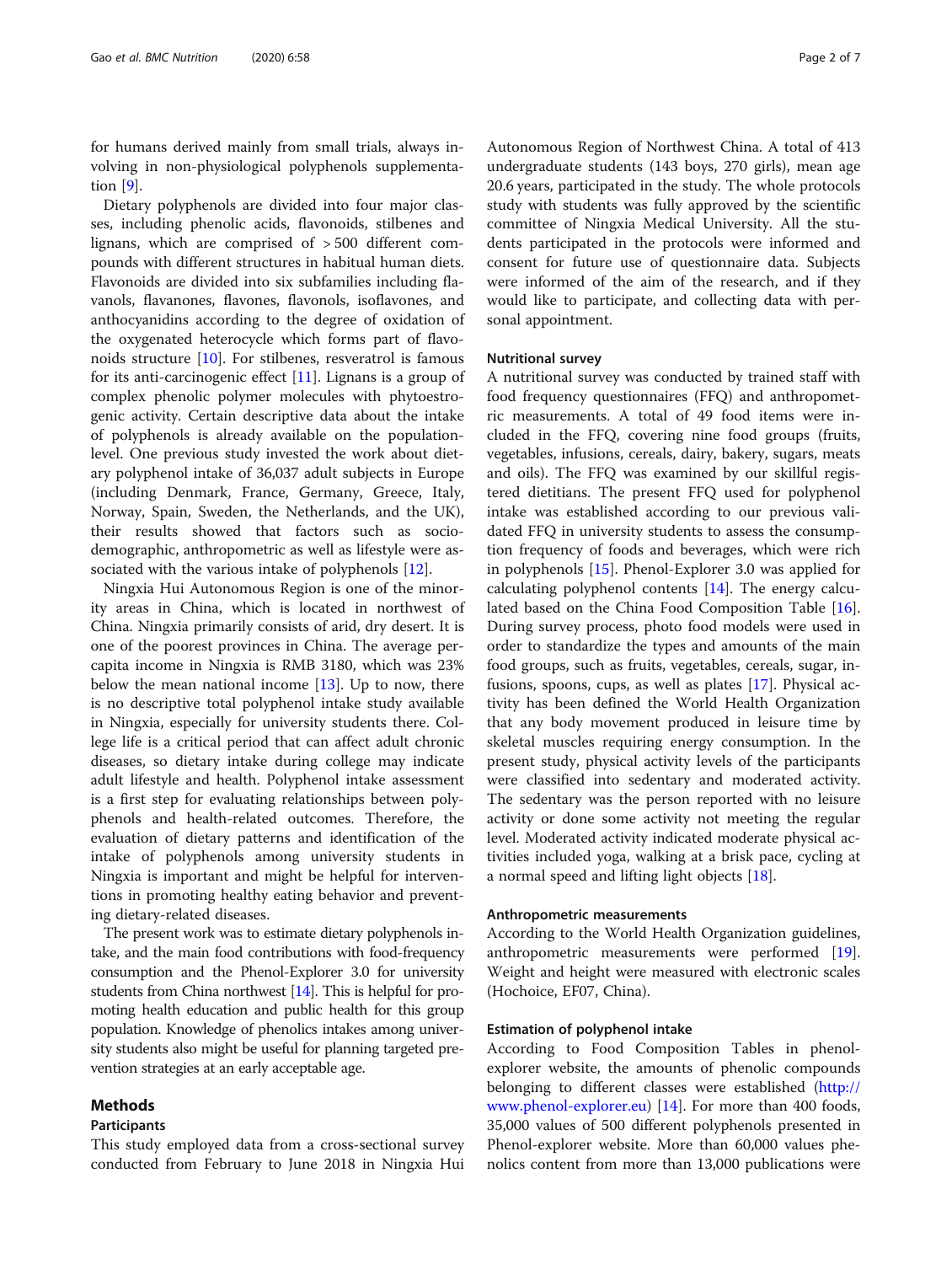critically evaluated, and then were included in the Phenol-explorer.eu database [[12,](#page-5-0) [20\]](#page-5-0). Total polyphenol contents were calculated as the result of summing up the contents of individual compounds and expressed in mg/100 g food weight. Foods such as noodles and orange fruit, their missing polyphenol contents can be extrapolated from wheat flour and orange juice, respectively.

#### Statistical analysis

Categorical variables including anthropometric results and physical activity level were showed as percentages. Continuous variables such as age, energy intake and basal metabolism rate (BMR) were presented as means ± standard deviations (SD). Each food group contribution to the total phenolics intake and polyphenol subfamily classes was also showed as a percentage. The general linear model was used to analyze the intake of total polyphenols and polyphenol classes.  $P < 0.05$  was set up as the significant level. Statistics analyses were conducted with IBM SPSS 20.0.

## Results

Profile of 413 university students are shown in Table 1. From anthropometric results, it can be found that low weight and obesity were coexisted. Referring to eating habits, this northwest region population has made remarkable progress in consuming industrialized foods instead of traditional preparation. Food consumption groups were shown in Fig. [1.](#page-3-0) Vegetables, fruits and cereals products were the three most consumed foods, while other important food groups such as infusions and sugar products were consumed less. From Table [2,](#page-3-0) it can be found that the main food sources of total polyphenols was fruits, especially apple (22.95%), nonalcoholic beverages such as orange juice (19.03%) and apple juice (3.93%).

| Table 1 Profile of the 413 university student subjects |  |  |  |
|--------------------------------------------------------|--|--|--|
|--------------------------------------------------------|--|--|--|

|                        | Total        | <b>Boys</b>  | Girls        | P                    |
|------------------------|--------------|--------------|--------------|----------------------|
| Age (y)                | $21.0 + 1.7$ | $21.0 + 1.6$ | $21.3 + 1.7$ | $0.084$ <sup>a</sup> |
| Energy intake (kcal/d) | $1871 + 626$ | $1831 + 576$ | $1893 + 647$ | $0.163^{b}$          |
| BMR (kcal/d)           | $1473 + 176$ | $1683 + 117$ | $1362 + 166$ | 0.000 <sup>b</sup>   |
| BMI-for-Age (%)        |              |              |              | 0.000 <sup>b</sup>   |
| Low weight             | 19.1         | 8.4          | 24.8         |                      |
| Overweight             | 6.8          | 14           | 3.0          |                      |
| Obesity                | 0.5          | 0.0          | 0.7          |                      |
| Physical Activity (%)  |              |              |              | 0.426 <sup>b</sup>   |
| Sedentary              | 10.2         | 9.1          | 10.7         |                      |
| Moderated activity     | 89.8         | 90.9         | 89.3         |                      |

BMR Basal metabolic rate (kcal/d)

Values expresses as mean ± SD or %

<sup>a</sup>T studen's test<br><sup>b</sup>Kruskal-Wallis

Kruskal-Wallis test

The mean value of phenolics intake in these students was 1378 mg/day. The distribution about the classes and subclasses of polyphenols was shown in Fig. [2](#page-4-0). Flavonoids (58.7%) contributed most for the total intake of phenolics. Phenolic acids contributed 38.1% of total intake of phenolics. Stilbenes and lignans accounted for < 3.2% of total polyphenol intake, and the mainly food sources were cereal products, whereas selected fruits and vegetables account of a smaller proportion for university students in China northwest. The present results were in line with Tetens et al. [[21\]](#page-5-0).

With regard to polyphenol subclasses, the three most important contributors to flavonoids subclasses intake were flavanols (38%), flavonols (36%) and flavanone. Hydroxycinnamic (96%) and hydroxybenzoic acids were the two most contributors to phenolic acids. The values of polyphenol intake were higher in girls when compared with boys.

Table [2](#page-3-0) list of the main sources of phenolics and the relative contribution of different foods item. In university students from the minority area of China, fruit and vegetables were the two important polyphenol contributors. Among them, apple (22.95%) and orange juice (19.03%) were the major dietary sources of polyphenols.

## **Discussion**

Lifestyle and eating pattern have changed remarkably, which could be due to the progress made in technology and communication systems over the last decades [[22](#page-5-0)].

Polyphenol intake was comparable with the mean intake in some Mediterranean countries, and similar the European Prospective Investigation into Cancer and Nutrition-Greece (1626 mg/day for women in Denmark) [[12\]](#page-5-0).

Flavonoids were mainly contributed by fruits and vegetables consumed for university students in Ningxia. Zhang et al. Estimated that the mean flavonol and flavone intakes were 14.30 mg/day and 4.82 mg/day, respectively in Chinese Adults [[23](#page-5-0)]. One previous study suggested that intakes of total flavonoids, flavan-3-ols, flavanones and anthocyanidins were negatively associated with the risk of high CVD risk in USA adults [[24](#page-5-0), [25\]](#page-5-0). Feliciano group suggested that people who have a high consumption of flavonoids ( $\geq 788 \text{ mg/day}$ ) could reduce the risk of all-cause mortality [\[26](#page-5-0)].

Phenolic acids were in consistence with former study, hydroxycinnamic acids were the most consumed subclass of phenolic acids. In this studied population, the intake of phenolic acids is lower than other research groups reported [[27](#page-5-0)]. Phenolic acids were mainly contributed by infusions such as coffee and tea for university students of Ningxia.

Fruit and vegetables were the two important polyphenol contributors. One research in Chinese adults also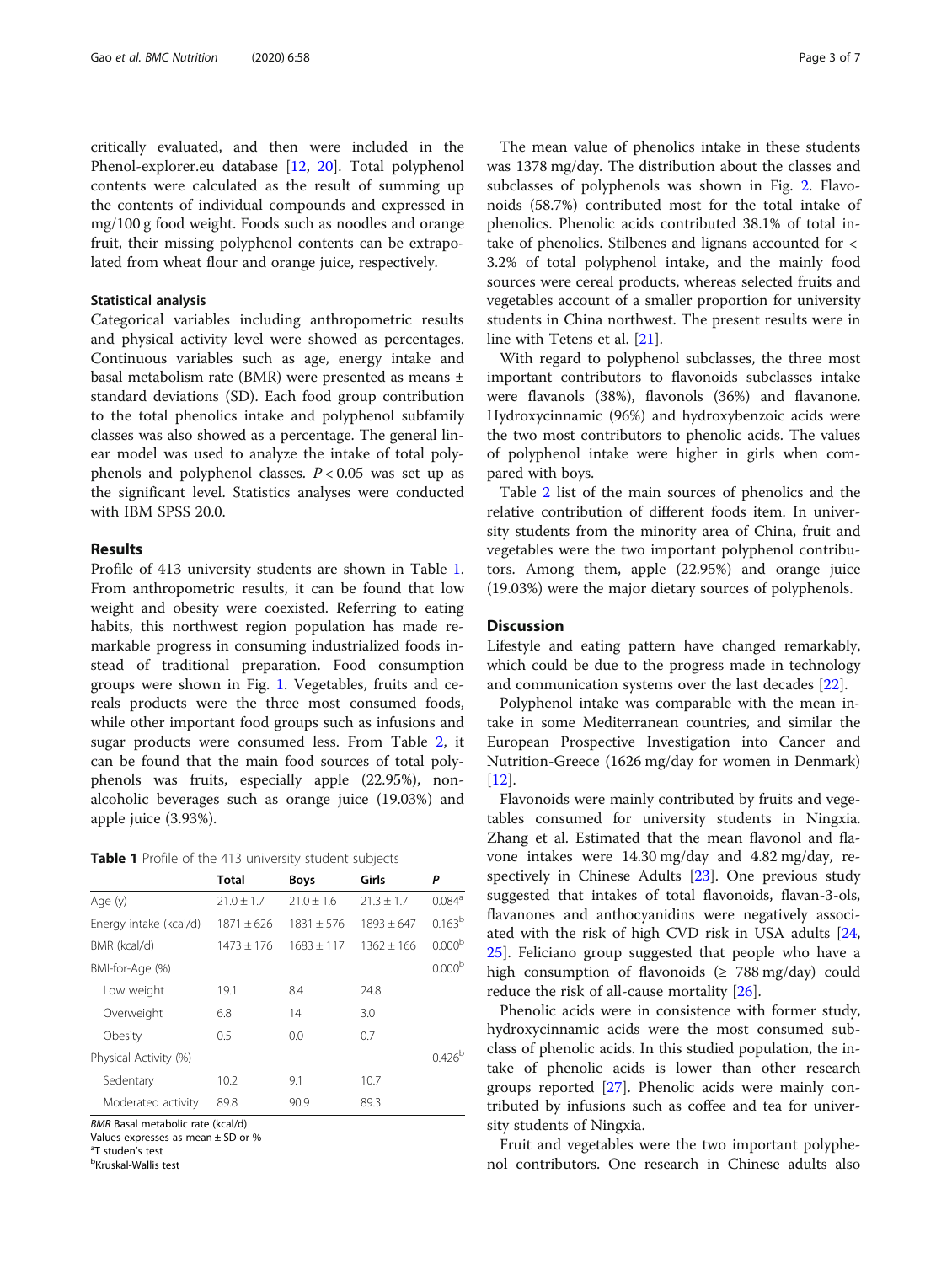<span id="page-3-0"></span>

reported that apple was the main food sources of flavonols and flavones [[23\]](#page-5-0). The present results is in line with the Australian population where apple was the important flavonoid source for young people [[28](#page-5-0)], and the contribution of fruit to flavonoid intake was higher than that for vegetables [[29\]](#page-5-0).

Although some studies found that coffee was the major food source of polyphenols [[24](#page-5-0), [30](#page-6-0), [31](#page-6-0)], this was not the case in this studied population, as students drink less coffee in this place. In addition, one previous study also showed similar result that coffee contributed less about polyphenols, but fruit juice, sugar-sweetened beverage and water contributed much [[32](#page-6-0)]. This could give

the reason why fruit juices were the second largest contributions of polyphenols in this study.

Based on a recent study, the researchers identified median total polyphenol intake was found to be the lowest in Yucatan (536 mg/day) and the highest in Baja California (750 mg/day). The two main phenolics consumed were phenolic acids (56.3–68.5% of total polyphenols) and flavonoids (28.8–40.9% of total polyphenols) [\[33\]](#page-6-0). A previous study carried out in Italy reported that people with type 2 diabetes consumed  $683.3 \pm 5.8$  mg/day of phenolics. The main dietary polyphenols source were non-alcoholic beverages, which account of 35.5% of total phenolics intake, followed by fruits (23.0%), alcoholic

| Food            | Mean intake (g/<br>d) | Polyphenols content (mg/100<br>g) | Polyphenols contributed by mean intake<br>(mg) | <b>Relative contribution</b><br>(%) |
|-----------------|-----------------------|-----------------------------------|------------------------------------------------|-------------------------------------|
| Apple           | 109.15                | 296.3                             | 323.41                                         | 22.95                               |
| Grape           | 28.66                 | 201.0                             | 57.61                                          | 4.09                                |
| Banana          | 65.03                 | 90.4                              | 58.79                                          | 4.17                                |
| Pear            | 87.43                 | 71.0                              | 62.08                                          | 4.41                                |
| Pineapple       | 47.16                 | 94.3                              | 44.47                                          | 3.16                                |
| Broccoli        | 66.39                 | 101.6                             | 67.45                                          | 4.79                                |
| Spinach         | 32.76                 | 91.0                              | 29.81                                          | 2.11                                |
| Cucumber        | 91.54                 | 19.5                              | 17.85                                          | 1.27                                |
| Eggplant        | 56.61                 | 87.0                              | 49.25                                          | 3.49                                |
| Tomato          | 100.87                | 68.0                              | 68.59                                          | 4.87                                |
| Potato          | 142.31                | 38.0                              | 54.08                                          | 3.84                                |
| Green tea       | 42.32                 | 65.8                              | 27.85                                          | 1.98                                |
| Black tea       | 37.33                 | 80.5                              | 30.05                                          | 2.13                                |
| Apple juice     | 16.37                 | 339.0                             | 55.49                                          | 3.93                                |
| Orange<br>juice | 35.53                 | 755.0                             | 268.25                                         | 19.03                               |

Table 2 Contribution of the main sources of polyphenol content in the diets of university students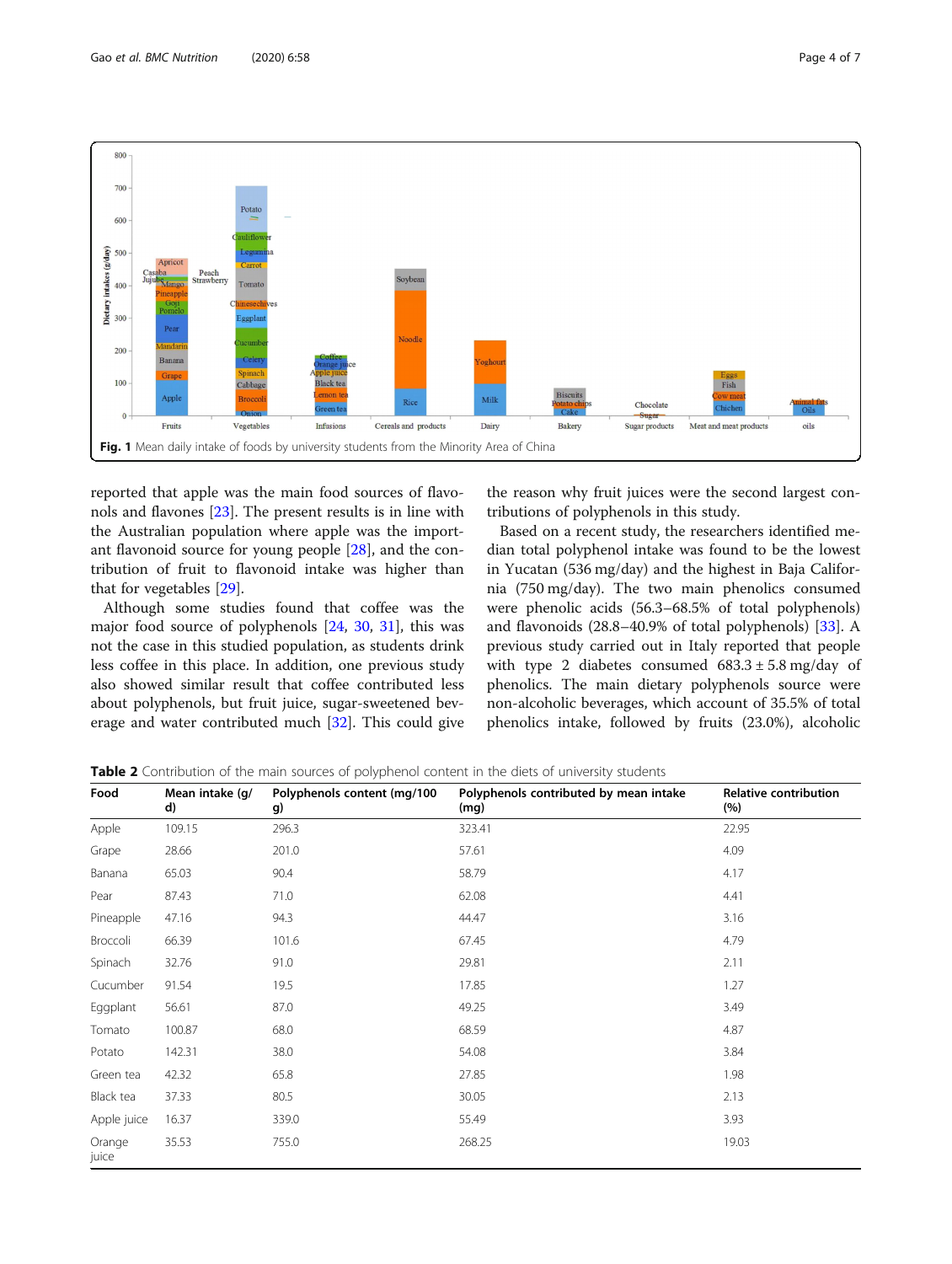<span id="page-4-0"></span>

beverages (14.0%), vegetables (12.4%), tubers and cereal products (4.6%), legumes (3.7%) as well as oils (2.1%). Chocolates, cakes and nuts were three negligible sources of polyphenols in this cohort. Flavonoids (47.5%) and phenolic acids (47.4%) contribute much to the total phenolics intake [\[34\]](#page-6-0). Another study from Brazil revealed that the mean total phenolics intake was 1198.6 mg/day. Phenolic acids (729.5 mg/day) and flavonoids (444.7 mg/day) also were the two main polyphenol classes. Coffee (45.8%), beans (32.8%) and polenta (1.3%) were the three larger dietary contributors for total phenolics consumed there [[35](#page-6-0)]. For the group of elderly Japanese, their average total polyphenol intake was around 1492 mg/day, of which beverages (79.1%) contributed as the greatest part [[36](#page-6-0)].

Compared to previous studies in which men had higher total polyphenol intake than women [\[15](#page-5-0), [22\]](#page-5-0), especially for flavonoids [37], girls had a higher intake than boys in this study.

At present, although modernization happened in some regions of the world, healthy eating styles are maintained such as the mediterranean daily diet, which contains foods rich in phenolics. The updated dietary guidelines showed herbal infusions, fruits and vegetables are at the base. Therefore, it proposes educational strategies for further implementation of the updated recommendations. From this aspect, nutritional education should take actions and incorporate with food and this will be benefit for the young population.

Despite of different studies on polyphenols intakes were done in some countries, no previous work of this kind was done in China. Up to now, there is no descriptive total polyphenol intake research available in Ningxia, which is located in China northwest, especially for university students there. College life is a critical period that can affect adult chronic diseases, so dietary intake during college may indicate adult lifestyle and health. It is a first step for evaluating relationships between phenolics and health-related outcomes through proper evaluation of phenolics intake.

Two strengths of this study were the special participants and the use of Phenol-Explorer, which is an extensive food composition database and include a complete list of 500 polyphenols. But there was also some limitations in our study. It was likely underestimation of true phenolics intake due to miss some regional foods data. All subjects involved in this study were university students and therefore very low education people or adults were recruited, so the present results cannot be totally generalisable.

## **Conclusions**

Intake of total polyphenol was 1378 mg/day. Main food sources of polyphenols were fruits, especially apple (22.95%), orange juice (19.03%) and apple juice (3.93%). These results show significant importance of promoting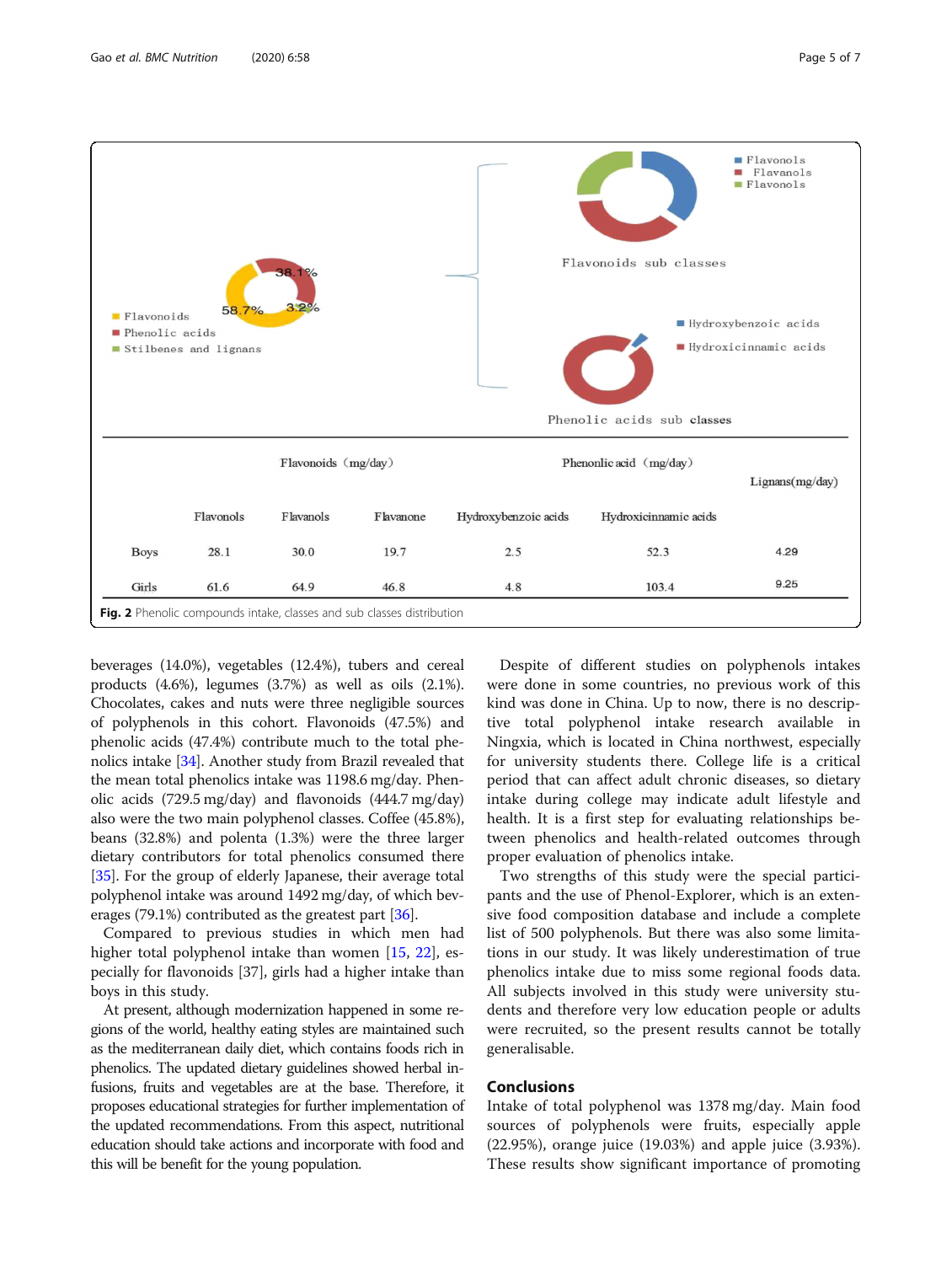<span id="page-5-0"></span>a healthier diet intake in young adults with more fruits, vegetables and nuts to increase the currently relatively lower polyphenol intakes. Research on young populations intakes of polyphenols will be useful for recommendations establishment for this group. The present results will be benefit for further investigation on the role of polyphenol intake against disease occurrence for young population.

#### Acknowledgements

Not applicable.

#### Authors' contributions

Qinghan Gao designed the research; Xiao Yuan collected the data; Jianjun Yang performed the statistical analysis; Xueyan Fu drafted the manuscript. All authors have read and approved the final version of the manuscript.

#### Funding

This work was supported by Scientific Research Project for Universities in Ningxia, China (grant no. NGY2018–71); Natural Science Foundation of Ningxia, China (grant no. 2018AAC03094); and The Third Batch of Ningxia Youth Talents Supporting Program (grant no. TJGC2018084). All the funders did not have involvement in the study design, data collection, data analysis and write-up of this study.

#### Availability of data and materials

The datasets used and/or analysed during the current study are available from.

the corresponding author on reasonable request.

#### Ethics approval and consent to participate

The whole protocols study with students was fully approved by the scientific committee of Ningxia Medical University. All the students participated in the protocols were informed and consent for future use of questionnaire data. Written consent from the students of the university was given by signing a form.

#### Consent for publication

Not applicable.

#### Competing interests

The authors declare that there are no conflicts of interest.

#### Author details

<sup>1</sup>School of Public Health and Management, Ningxia Medical University, Yinchuan 750004, Ningxia, China. <sup>2</sup>School of Pharmacy, Ningxia Medical University, Yinchuan 750004, China.

#### Received: 18 October 2019 Accepted: 24 September 2020 Published online: 18 November 2020

#### References

- 1. van Dam RM, Naidoo N, Landberg R. Dietary flavonoids and the development of type 2 diabetes and cardiovascular diseases: review of recent findings. Curr Opin Lipidol. 2013;24:25–33.
- 2. Zamora-Ros R, Forouhi NG, Buijsse B, Schouw van der YT, Boeing H, Feskens EJM. The association between dietary flavonoid and lignan intakes and incident type 2 diabetes in European population: the EPIC-InterAct study. Diabetes Care. 2013;36:3961–70.
- 3. Zamora-Ros R, Touillaud M, Rothwell JA, Romieu I, Scalbert A. Measuring exposure to the polyphenol metabolome in observational epidemiologic studies, current tools and applications and their limits. Am J Clin Nutr. 2014; 100:11–26.
- Zamora-Ros R, Jimenez C, Cleries R, Agudo A, Sanchez MJ, Sanchez-Cantalejo E, et al. Dietary flavonoid and lignan intake and mortality in a Spanish cohort. Epidemiology. 2013;24:726–33.
- Ivey KL, Hodgson JM, Croft KD, Lewis JR, Prince RL. Flavonoid intake and allcause mortality. Am J Clin Nutr. 2015;101:1012–20.
- 6. Delmas D, Jannin B, Latruffe N. Resveratrol: preventing properties against vascular alterations and ageing. Mol Nutr Food Res. 2005;49:377–95.
- 7. Santos CN, Gomes A, Oudot C, Dias-Pedroso D, Rodriguez-Mateos A, Vieira C. Pure polyphenols applications for cardiac health and disease. Curr Pharm Des. 2018;24:2137–56.
- 8. Zhang C, Lin GS, Wan WG, Li XY, Zeng B, Yang B, et al. Resveratrol: a polyphenol phytoalexin, protects cardiomyocytes against anoxia/ reoxygenation injury via the TLR4/NF-κB signaling pathway. Int J Mol Med. 2012;29:557–63.
- 9. Cui C, Birru RL, Snitz BE, Ihara M, Kakuta C, Lopresti BJ, et al. Effects of soy isoflavones on cognitive function: a systematic review and meta-analysis of randomized controlled trials. Nutr Rev. 2019:1–11.
- 10. Tsao R. Chemistry and biochemistry of dietary polyphenols. Nutrients. 2010; 2:1231–46.
- 11. Rauf A, Imran M, Butt MS, Nadeem M, Peters DG, Mubarak MS. Resveratrol as an anti-cancer agent: a review. Crit Rev Food Sci Nutr. 2018;58:1428–47.
- 12. Zamora-Ros R, Knaze V, Rothwell JA, Hémon B, Moskal A, Overvad K, et al. Dietary polyphenol intake in Europe: the European prospective investigation into cancer and nutrition (EPIC) study. Eur J Nutr. 2016;55:1359–75.
- 13. National Bureau of Statistics of China. China statistical yearbook. Beijing: China Statistics Press; 2008. p. 341.
- 14. Rothwell JA, Perez-Jimenez J, Neveu V, Medina-Remón A, M'Hiri N, GarcíA-Lobato P, et al. Phenol-Explorer 3.0: a major update of the Phenol-Explorer database to incorporate data on the effects of food processing on polyphenol content. Database (Oxford). 2013:bat070.
- 15. xiaofen Z. Investigation on dietary polyphenol intake among college students of Yinchuan [D]. Yinchuan: Ningxia Medical University; 2018. (In Chinese).
- 16. Institute of Nutrition and Health, Chinese Center for Disease Control and Prevention. China food composition book 1. 6nd ed. Beijing: Peking University Medical Press; 2018.
- 17. Rossi MC, Bassett MN, Sammán NC. Dietary nutritional profile and phenolic compounds consumption in school children of highlands of argentine northwest. Food Chem. 2018;238:111–6.
- 18. Ainsworth BE, Haskell WL, Herrmann SD, Meckes N, Bassett DR Jr, Tudor-Locke C, et al. Compendium of physical activities: a second update of codes and MET values. Med Sci Sports Exerc. 2011;43:1575–81.
- 19. WHO. Physical status, the use and interpretation of anthropometry. Report of a WHO Expert Committee. World Health Organ Tech Rep Ser. 1995;854: 1–452.
- 20. Neveu V, Perez-Jimenez J, Vos F, Crespy V, du Chaffaut L, Mennen L, et al. Phenol-explorer: an online comprehensive database on polyphenol contents in foods. Database (Oxford). 2010.
- 21. Tetens I, Turrini A, Tapanainen H, Christensen T, Lampe JW, Fagt S, Hakansson N, Lundqvist A, Hallund J, Valsta LM. Dietary intake and main sources of plant lignans in five European countries. Food Nutr Res. 2013;57:1–10.
- 22. Ningxia statistical Bureau. Ningxia statistical yearbook. Beijing: China Statistics Press; 2013. (in Chinese).
- 23. Zhang Y, Li Y, Cao C, Cao J, Chen W, Zhang Y, Wang C, Wang J, Zhang X, Zhao X. Dietary Flavonol and flavone intakes and their major food sources in Chinese adults, Nutr. Cancer. 2010;62:1120–7.
- 24. Sebastia RS, Enns CW, Goldman JD, Moshfegh AJ. Dietary flavonoid intake is inversely associated with cardiovascular disease risk as assessed by body mass index and waist circumference among adults in the United States. Nutrients. 2017;9:827.
- 25. Feliciano RP, Pritzel S, Heiss C, Rodriguez-Mateos A. Flavonoid intake and cardiovascular disease risk. Curr Opin Food Sci. 2015;2:92–9.
- 26. Krupp D, Remer T, Penczynski KJ, Bolzenius K, Wudy SA, Buyken AE. Relevance of fruits, vegetables and flavonoids from fruits and vegetables during early life, mid-childhood and adolescence for levels of insulin-like growth factor (IGF-1) and its binding proteins IGFBP-2 and IGFBP-3 in young adulthood. Br J Nutr. 2016;115:527–37.
- 27. Johannot L, Somerset SM. Age-related variations in flavonoid intake and sources in the Australian population. Public Health Nutr. 2006;9:1045–54.
- 28. Penczynski KJ, Herder C, Krupp D, Rienks J, Egert S, Wudy SA, et al. Flavonoid intake from fruit and vegetables during adolescence is prospectively associated with a favourable risk factor profile for type 2 diabetes in early adulthood. Eur J Nutr. 2019;58:1159–72.
- 29. Miranda AM, Steluti J, Fisberg RM, Marchioni DM. Dietary intake and food contributors of polyphenols in adults and elderly adults of Sao Paulo: a population-based study. Br J Nutr. 2016;115:1061–70.